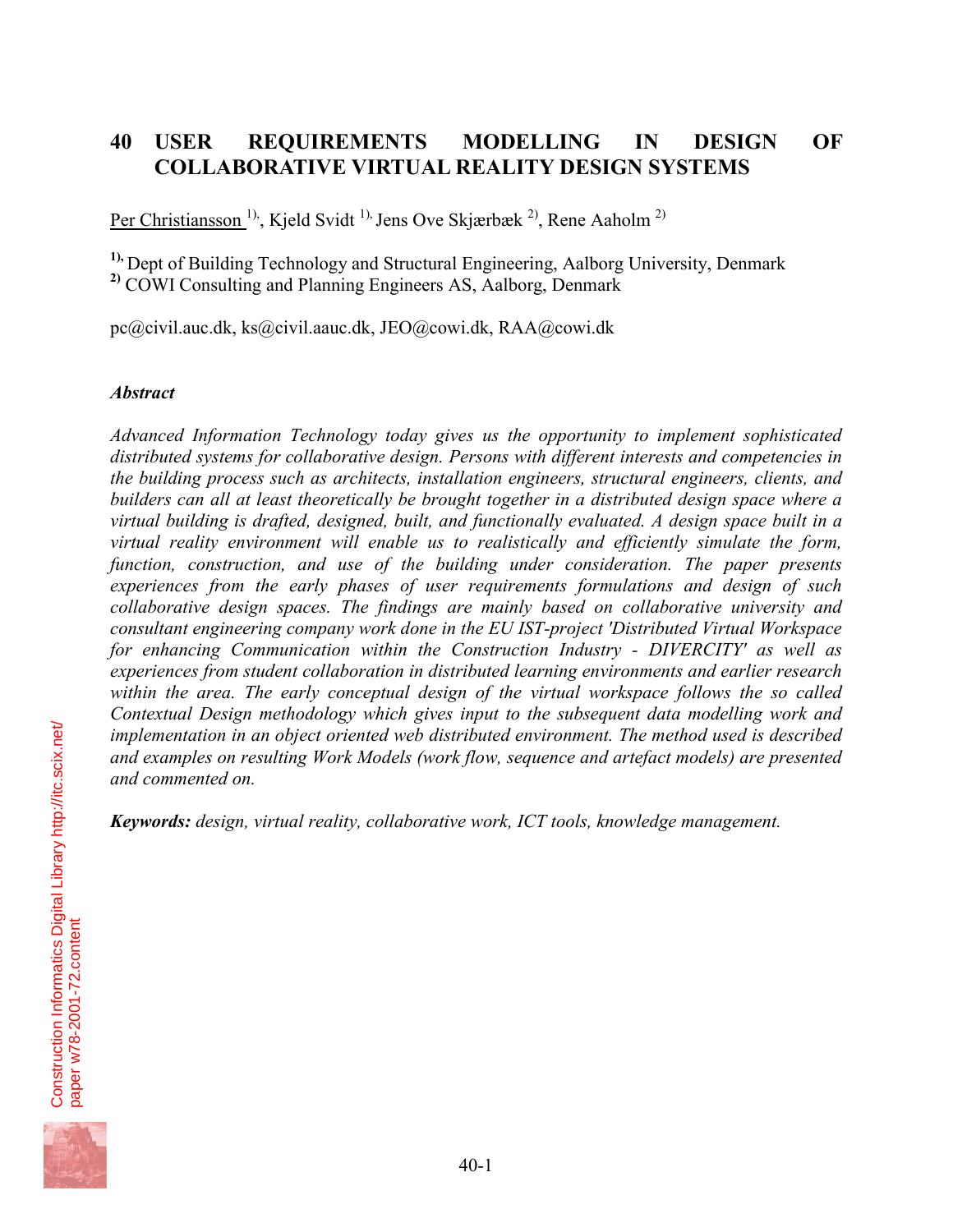### **BACKGROUND**

Today we experience a great focus and interest in advanced multimedia (MM)/virtual reality (VR), computer interfaces and knowledge management (KM), issues. Why is that?

Due to introduction of very efficient and fairly low cost Information and Communication Technology (ICT) tools, the previous local project and working contexts become more global in nature. 'All' information (digital) will be there under our fingertips, competencies and digital knowledge can be efficiently configured to different needs, and hopefully efficiency gains can be transferred for quality improvements in work and products.

With regard to ICT solutions we have gone from personal computers to local area networks and now world-wide Internet based computer networks. The micro scale solutions get scaled up to macro solutions emphasising certain problem domains:

- Need for *meta classifications* to facilitate communication between computer stored building process models and person to person communication with MM/VR support;
- Implementation of secure and adapted *virtual communication and collaboration spaces;*
- Design (with user participation) *of new ICT tools* with completely new characteristics including achievement of better co-ordination between user requirements capture, user interface design and system implementation.

The new paradigm regarding KM and collaboration can be characterised by:

- *All information* will be stored ('good' and 'bad', all old versions maintained with history);
- Digital information *ownership* and *maintenance* will get higher focus;
- Dynamically networked information in *logical information containers* (the composition recipes and meta information are important and can build on XML tagged communication standards);
- *Peer-to-peer societies*/interest-groups/villages and widespread personal and project servers;
- High accessibility (wireless access points, portable communication units and multi-modal MM interfaces to information and communication channels in both personal, project, and global aspects);
- *Virtual spaces* for communication and learning;
- Improved and new *ICT based services* (global identification and personal positioning units, in physical objects embedded intelligence with Internet connectivity, personal and project libraries, and global market places);
- Ongoing *change process* where it is important to build shared visions and values, concretise what changes could/can mean, and supply tools to support the change process (models and parameters, knowledge transfer, scenarios, requirements capture, experimenting, best practice critique).

#### **THE VIRTUAL WORKSPACE, VW**

Which activities are supposed to be carried through in the virtual workspace (VW)? We should be able to handle the building artefact from idea to usage, maintenance, demolition and recycling and thus include all the traditional activities like client briefing, design, and construction simulation in the VW activities.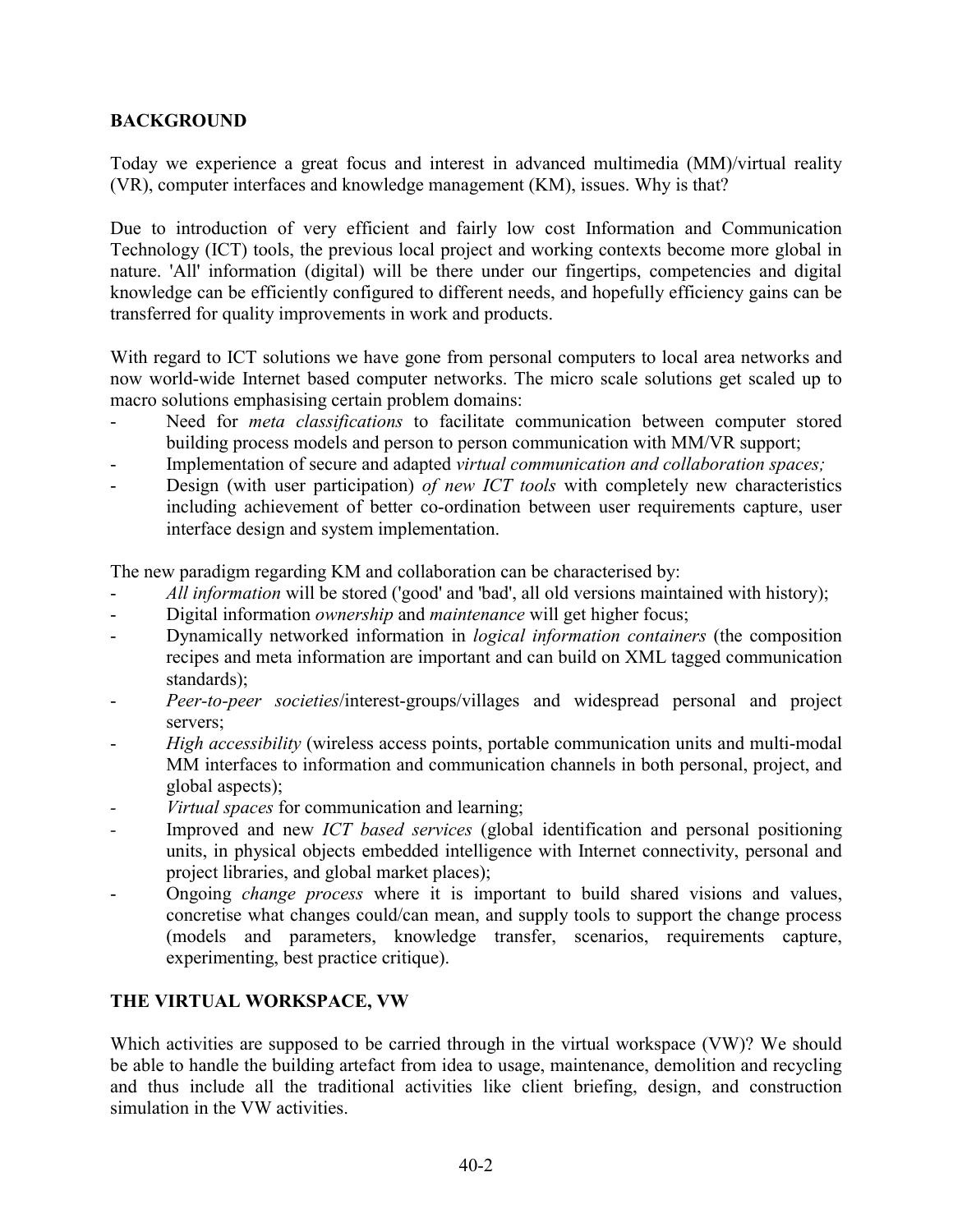What models and tools should the VW contain, describe and/or refer to?

- Building *organisations and management processes* including links to the project external processes like those provided by information and component suppliers;
- The building (*virtual building*, VB) and its components (see also figure 1);
- Production systems and *construction* activities;
- Usage and maintenance of the building artefact;
- *User models* that will highly influence computer interfaces and collaboration styles;
- *ICT tools* especially those that are new and unfamiliar to the process participants;
- New types of *services* and linked building applications;
- VW *administration* processes.



*Figure 1 Alternative designs of the Virtual Building, VB, can be built and tested before the construction starts (Christiansson, 1999).* 

In connection with the DIVERCITY project we made the following definition of a Virtual Workspace.

'The Virtual Workspace, VW, is the new design room designed to fit new and existing design routines. VW may well be a mixed reality environment. The VW will host all design partners from project start with different access and visibility (for persons and groups) in space and time to the project, and will promote building up shared values in projects. The VW thus acts as a communication space with project information support in adapted appearances. VW gives access to general and specific IT-tools '

A collaborative VR design system should thus:

- Provide effective collaborative VB access:
- Be able to reference complete (also redundant) models of VBs and building processes;
- Integrate existing applications to the VW in a uniform and user adapted manner.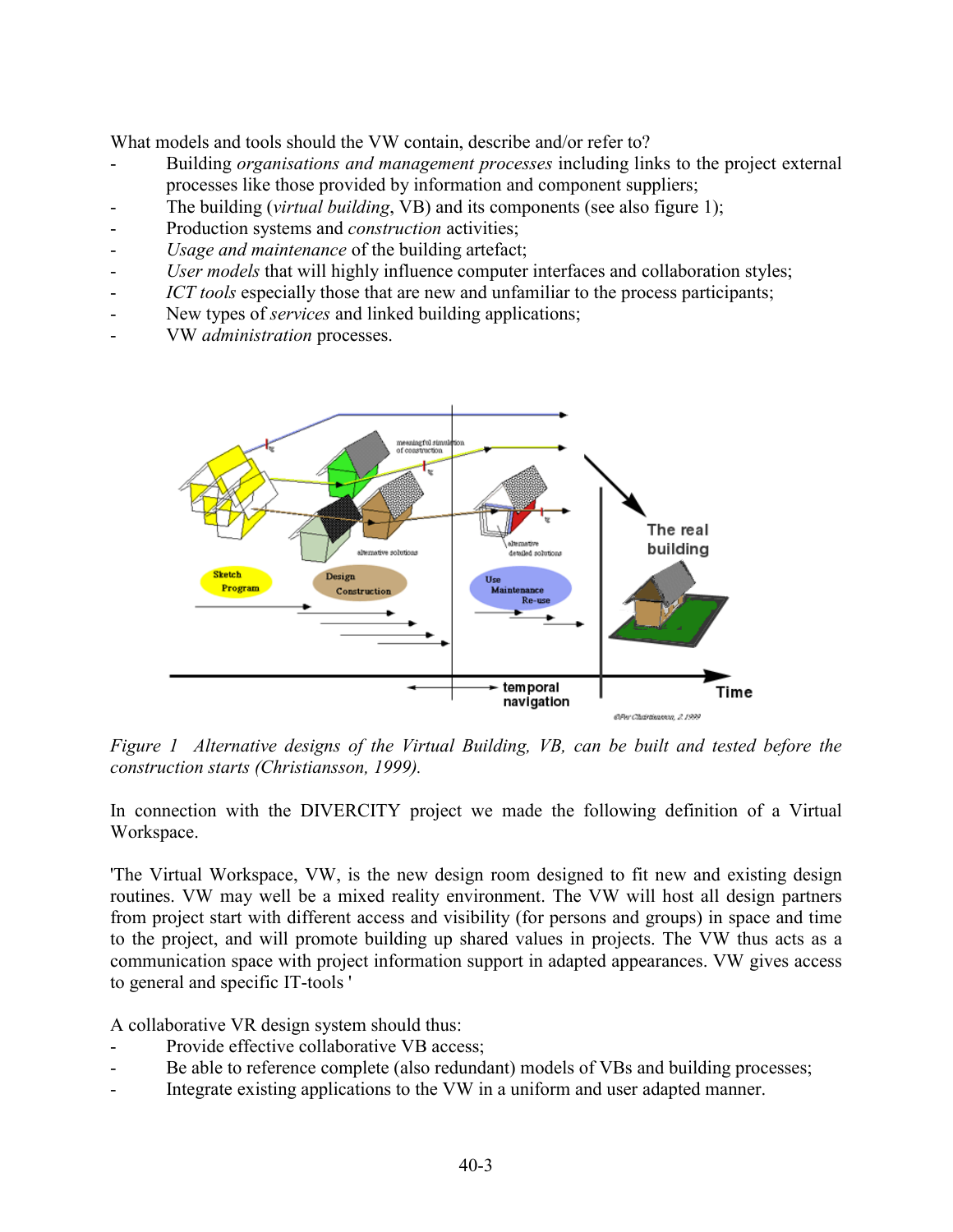### **SYSTEMS FOR COLLABORATIVE DESIGN**

In research connections we started to use groupware for ICT supported collaboration in the end of the 1980s in local area networks and later on the Internet. Among the earlier systems we should mention Timbuktu from Farallon (screen sharing, file transfer), CuSeeMe from Cornell University (video, sound, text chat), Aspects from Group Technologies (shared document writing), MacEuclid from University of Colorado (reasoned arguments), First Class from Softarc (structured email discussions), and more recently Netmeeting from Microsoft. Today we find a range of server and peer-to-peer based groupware, see also figure 2. Groupware shall though be regarded as a *complement* to personal meetings in physical rooms.

Today we have access to Internet based ICT tools to support e.g. application sharing, remote computer control, chat, shared whiteboards, videoconferencing, calendars, discussions, file sharing, 3D model manipulation and trading.



*Figure 2 Low cost virtual reality environment for synchronous and asynchronous work on building models. From (Lindemann 1996).* 

The main functionalities (partly overlapping) of groupware or Computer Supported Collaborative Work (CSCW) software are:

- *Share and manipulate* applications and digital memories;
- *Design support* (analyses, synthesis, simulations, decisions, model annotations, reviews, planning, co-ordination, evaluation);
- *Communication* (discussions, sketching, brainstorm, presentations, learning, purchase).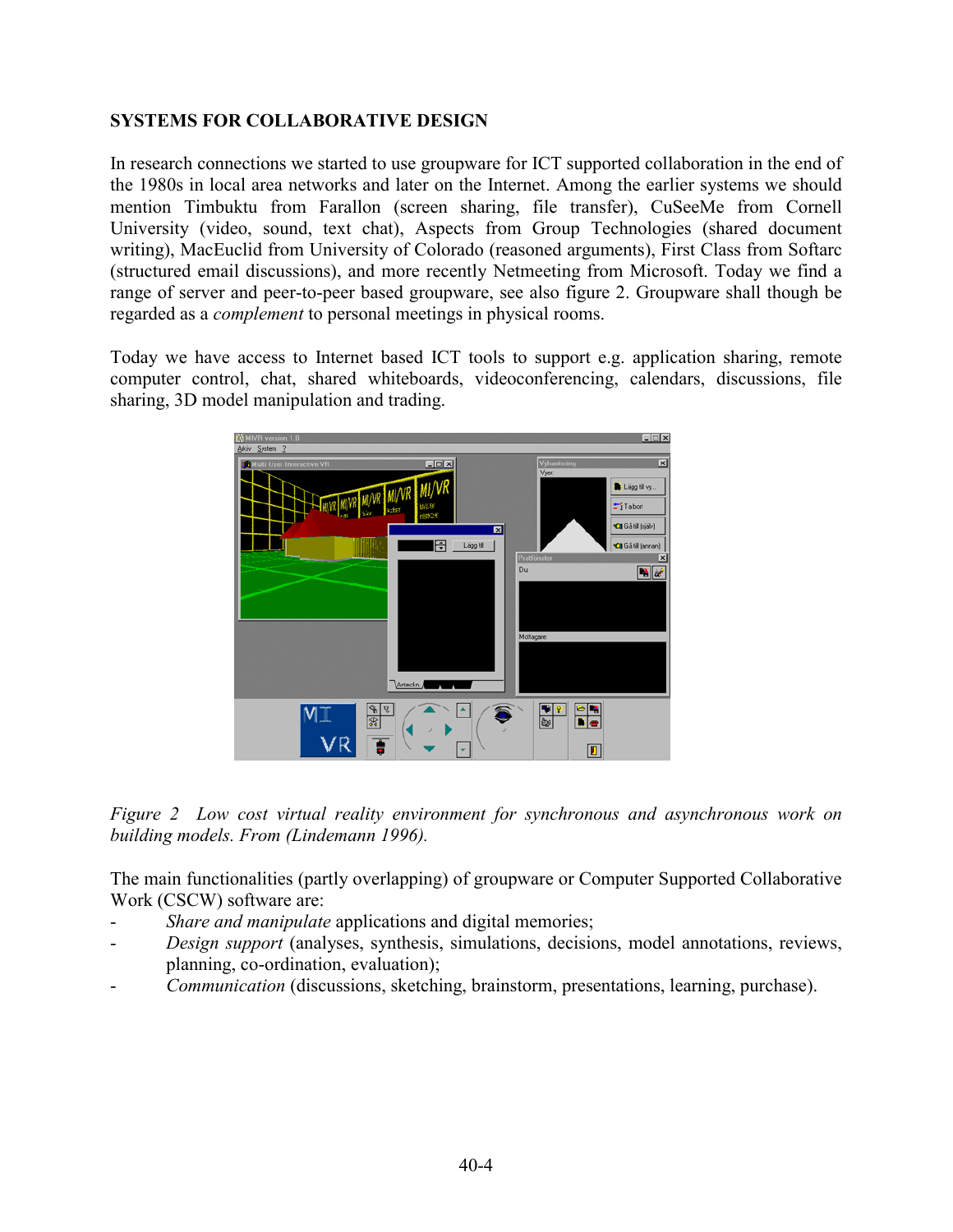### **Experiences from Using Collaboration Tools**

We have during 10 years collected experiences on Computer Supported Collaborative Work (CSCW) in joint industry research and distributed learning. Some of the findings are summarised below, see also (Modin, 1995) and (Christiansson, 2000):

- Important to plan the *collaborative work on documents* with regard to choice of *atomic level* at different work stages to avoid re-examining whole documents/chapters;
- Establish *versioning routines* for documents and program source codes;
- Establish routines for long term back-up and *document maintenance* (both physical and logical);
- If you base your work on using digital information *containers they must be easily accessible* both physically (near to Internet/intranet access points via wireless connection or fixed points) and logically (network domain access);
- Permanent *wall display* units in meeting and lecture rooms are of great advantage;
- Be aware that most people are *not familiar* with paperless way of working;
- Provide easy *instructions for use of communication tools* (remote and local control of cameras in video conferencing, setting up of desk-top groupware);
- Distant *video/sound connection* over Internet, e.g. over a CuSeeMe reflector is only adequate using very low image update;
- Very good *social connections* may be achieved through remote connections though wishes for better eye and body language contact is reported;
- *Shared applications* work very well both for collaborative production work and creative sketching.
- Possibilities to continuously *document the decision/collaboration process* should be better.

## **THE DIVERCITY PROJECT**

The ongoing DIVERCITY project aims to improve the process of building design and construction by enabling the user groups to operate both more efficiently and with better interaction. The project addresses the three key building construction phases:

- *Client-Briefing*, requiring detailed interaction with the client;
- *Design Review*, requiring detailed input from multidisciplinary teams of architects, engineers, and designers;
- *Construction*, for fabrication and/or refurbishment of the building/s.

The objective of the project is to produce a prototype virtual workspace that will enable the three key phases to be visualised and manipulated, and to *produce a set of VR tools that aid the construction design and planning process*.

Organisational changes of collaboration forms take place globally and in Europe with focus on dismantling discipline borders between the building process parties. DIVERCITY is a long desired tool to support collaboration both across and along the building process time axis. Cultural barriers within the building process will hopefully be less important as we get efficient communication tools like DIVERCITY with high degree of realism and distributed presence through multimedia/VR and 3D interfaces. Except efficiency gains we may also develop a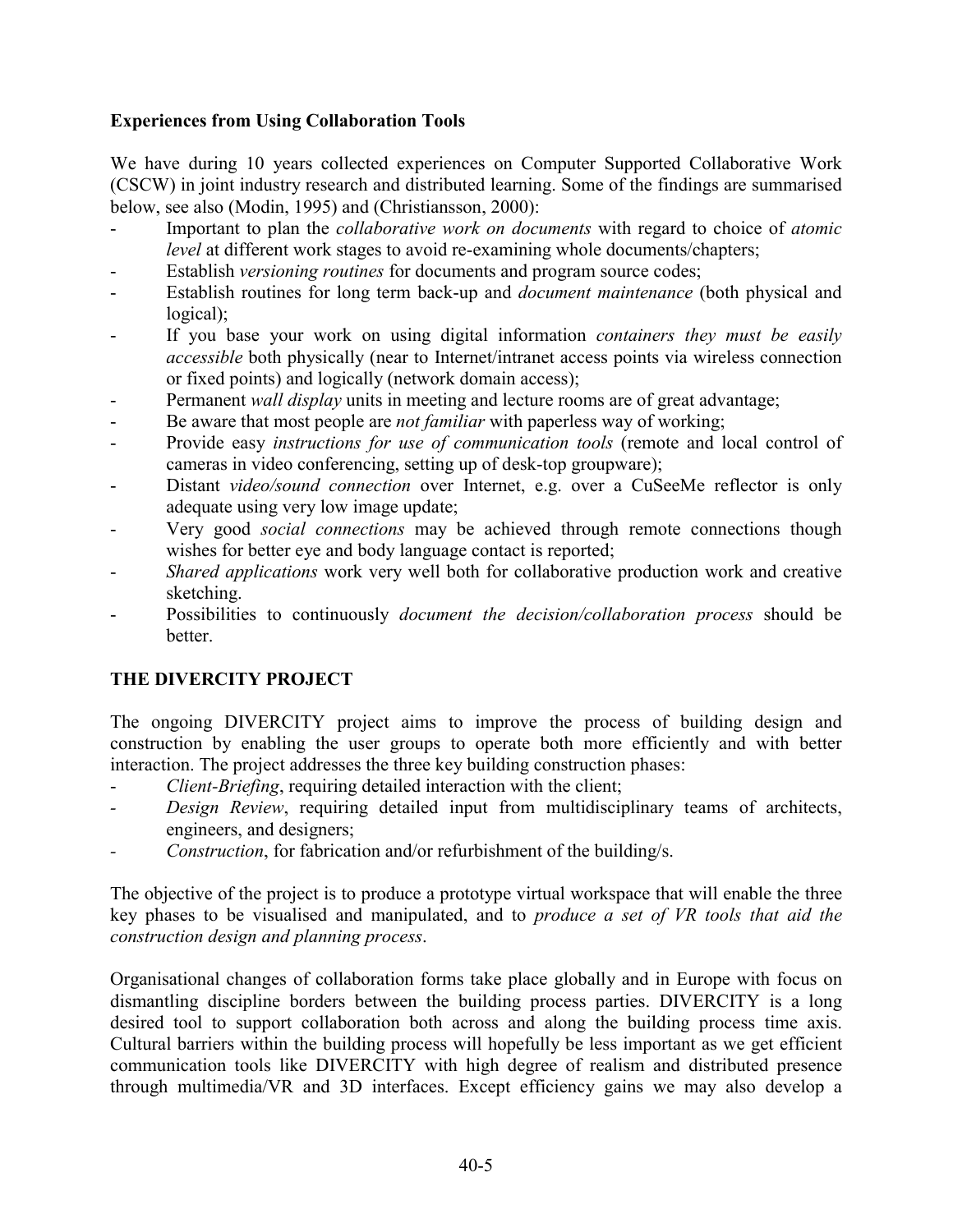common understanding of building process and product quality issues including constructability studies related to safety concerns.

## **The DIVERICTY System**

We believe that when developing systems as DIVERCITY which support collaborative work in virtual environments it is important to:

- Define the virtual workspace and its key properties;
- Apply a creative design process;
- Develop new and better user interfaces and collaboration support;
- Involve end-user participation during development;
- Employ incremental prototyping and continuous evaluations during the process;
- Investigate how use of such a system can enforce establishment of shared values among building process participants.

The DIVERCITY system will support new efficient and pleasing ways of collaboration but will also support existing work processes. It will be capable to integrate existing systems and contain project specific process support. It will also as far as possible meet expected advanced ICT tools and network solutions such as secure peer-to-peer communication, and long-term project library support. See also figure 3.

In the DIVERCITY system we take into account models of the:

- *Virtual Workspace* (VW) form, function, usage context and especially;
- Actors (user models);
- *Products* (design artefact models), and access to product models and supplier information;
- *Processes* (contexts, building design process and cultural models, and access to external applications including information resources and individual information)
- *external applications.*
- *ICT tools* (DIVERCITY specific artefact models).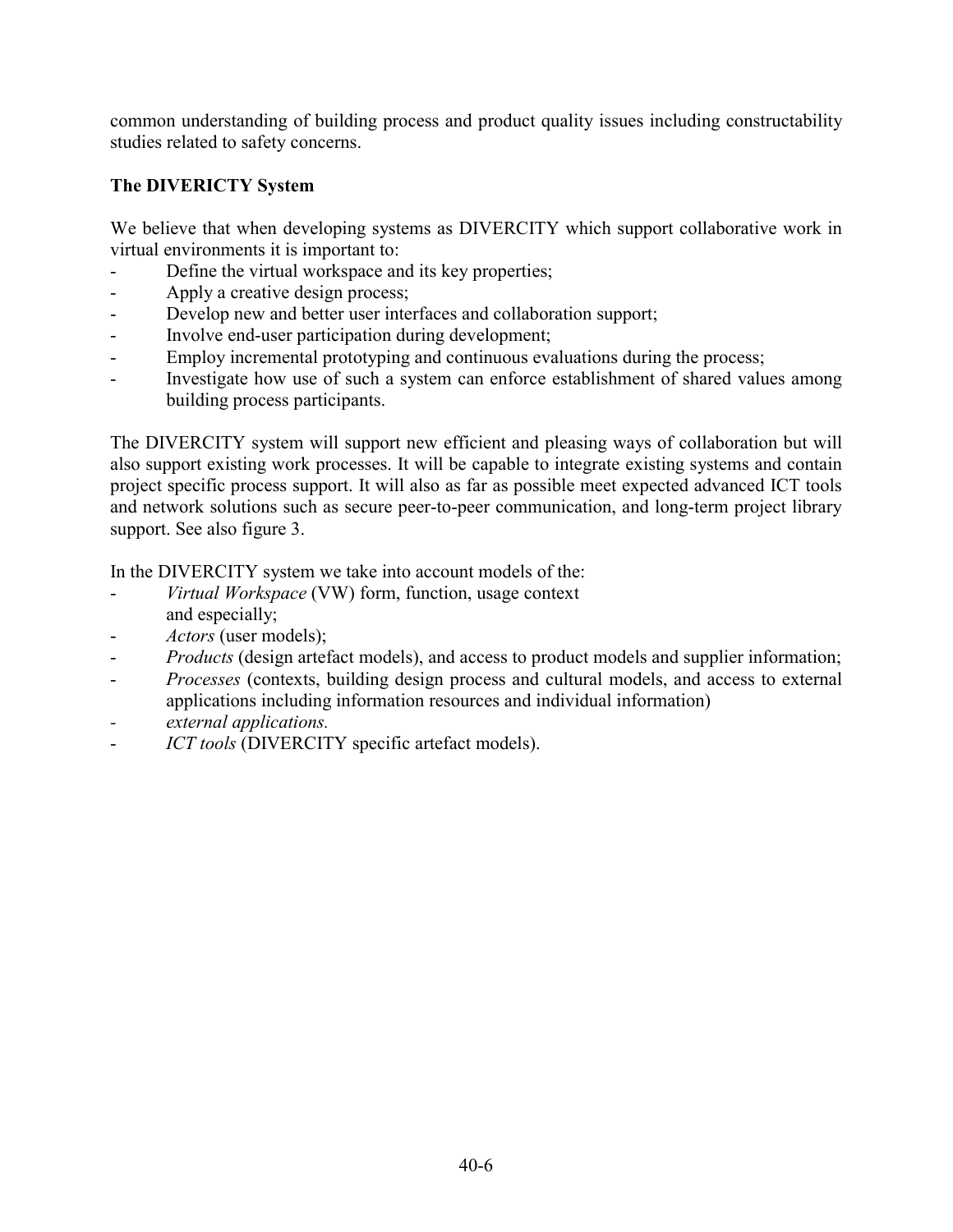

*Figure 3 DIVERCITY in context.* 

*DIVERCITY function, form, content and behaviour must be well defined. On which domains and on which level will DIVERCITY contain knowledge about the building product under design, application programs and external information sources? How much of the building model and level of semantics does DIVERCITY contain?.* 

DIVERCITY will provide a Process Manager Artefact, PMA, as an important artefact and design team 'participant', which will support the activities in the Virtual Workspace. See also figure 6.

## **THE CONTEXTUAL DESIGN METHOD**

#### **Design context**

In all system development activities it is of great importance to define a balance between resource input, ambition level and available time, see also figure 4. Bear in mind that a research project cannot compete with industrial development but rather provide unbiased input, new ideas and methods, constructive critique and fruitful collaboration.

It is extremely important to bridge the gap between the user requirements specifications and the actual interface design and implementation of the underlying operational models of the distributed virtual workspace system, see also figure 5. This is certainly true as we actually design a new type of design artefact that will highly influence the traditional working methods and integration of design resources. Often work starts with UML (Unified Modelling Language) based object modelling of the system with efficient tools like e.g. Rational Rose from Rational Software Corporation (http://www.rational.com/) taking too little account to early conceptual analyses of user requirements and user interface functionality. The risk is near at hand that important properties of the final product with regard to end use are overlooked. In DIVERCITY we use Rational Rose to support the actual system design.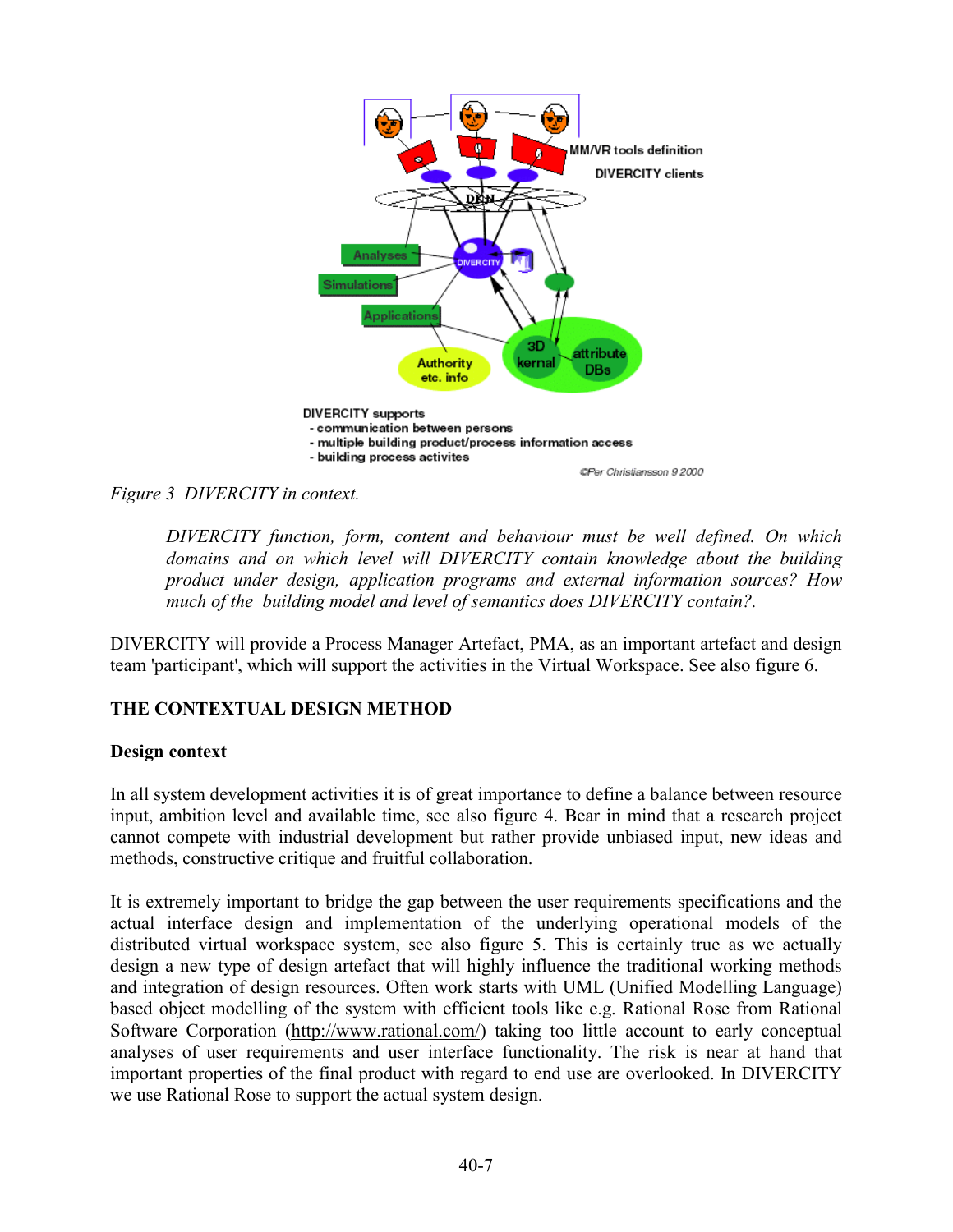

CPer Christiansson 2.2000

*Figure 4 The relations between available resources, time and degree of ambition must be clear at the beginning of the project.* 



Per Christiansson 9 2000 after (Wood, 1998)

*Figure 5 Very little 'specific descriptions information' is available on how a designer transforms the information gathered about users and their work into an effective user interface design', from (Wood, 1998).* 

The design of the DIVERCITY can be characterised as participatory design with end user participation (Mumford E., Henshall D., 1979) from the very start of the system design process. Mumford says about participation, "It is not a new concept although it has been given other names such as democracy, involvement, sharing, co-operation".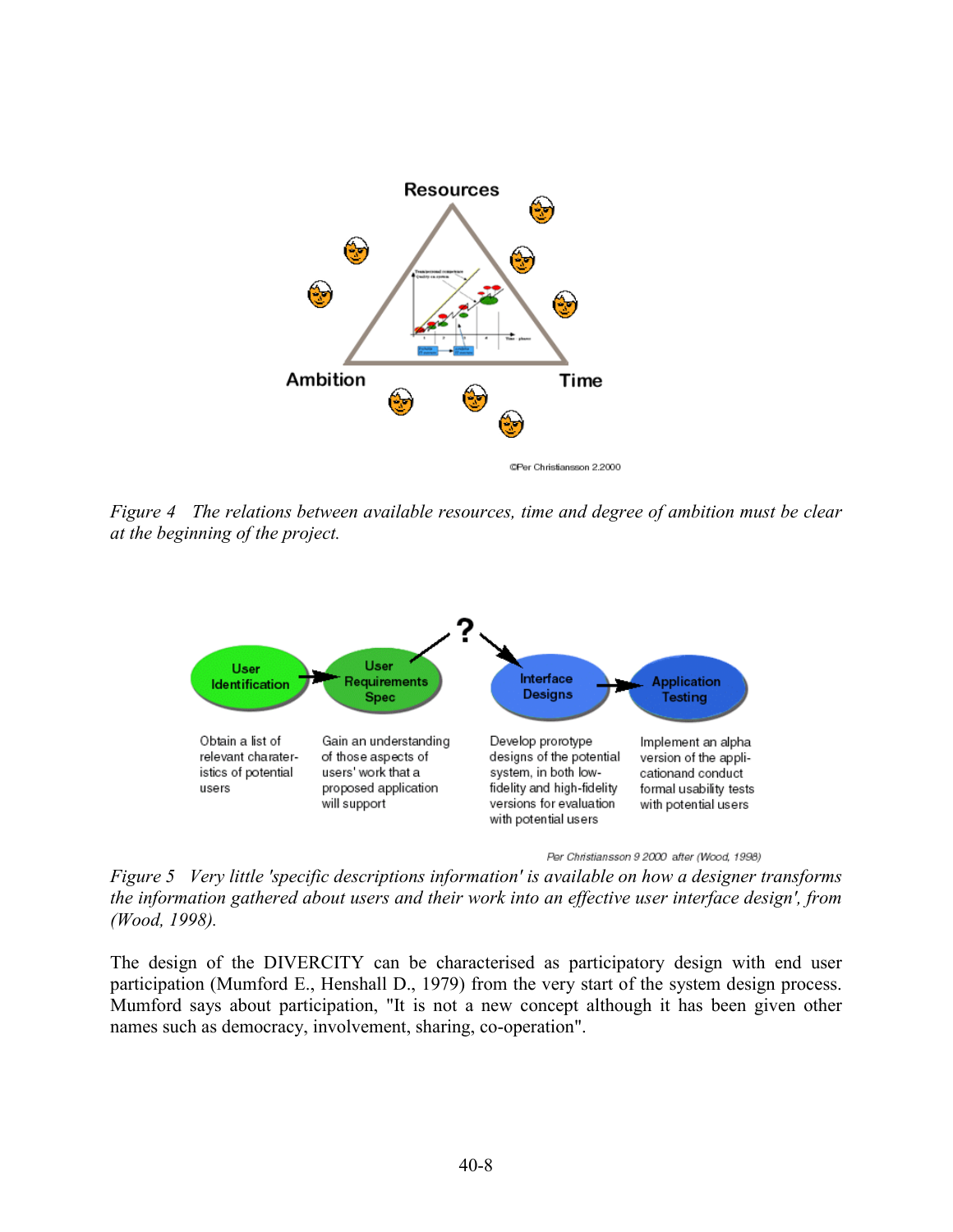#### **Contextual Design**

It is hard to find well-formalised methods to support the entire design of a product like DIVERCITY. We have due to its well worked out user centred approach chosen the Contextual Design method (Beyer and Holtzblatt, 1998) to try to early take into account end user work practice and interface requirements. We also strive to use incremental prototyping techniques where the whole design team including end users participate from the very start of an incremental design process. Our design approach is of more creative and innovative nature than routine.

The method is only partially implemented because the design team is spread over Europe (we should really need the DIVERCITY system itself in the design process). This implied obstructing a complete contextual inquiry process (talk to the customer while they work) and the incremental progress refining and consolidating system form and functions (structure and time dependent models). It is important to design and implement efficient collaboration and documentation tools early in the project and set aside administrative resources for that.

There are five different types of *Work Models* in Contextual design (these models will later in the project be used to make detailed storyboards describing the user environments):

- *Flow*, representing communication and co-ordination necessary to do the work (roles, responsibilities, actions/communication topics, and spaces which in DIVERCITY are regarded as project internal or project external memories and virtual/physical spaces);
- *Sequence*, showing the detailed work steps necessary to achieve intent. Sequence models can reveal alternate strategies to achieve the same intent;
- *Artefact*, showing objects created to support the work;
- *Culture*, representing constraints on the work caused by policy, culture or values, formal and informal policy of the organisation, business climate, self-image, feelings and fears of the people in the organisation, possibility for privacy;
- *Physical,* showing the physical structure of the work environment as it affects the work.

#### **Conceptual Work Models**

The following Work Models are presented as examples of the type of presentations that was developed in close collaboration between COWI and Aalborg University:

- Top level Work Flow model for lighting design, see figure 6;
- Top level Sequential Model for lighting design, see figure 7;
- Example of Artefact Model for lighting design, see figure 8.

Sequence models show design intent and the workflow models show how these intents are achieved (strategies for organising work) (Beyer and Holtzblatt, 1998).

The *sequence models are complemented by the artefacts models* to show how the design artefact is manipulated and with what tools. They also help to reveal the design intent and how the team, groups and persons think about their work. We use real data and cases during artefact model construction and also use similar cases to compare artefacts use. The artefacts shall support communication as well as possible.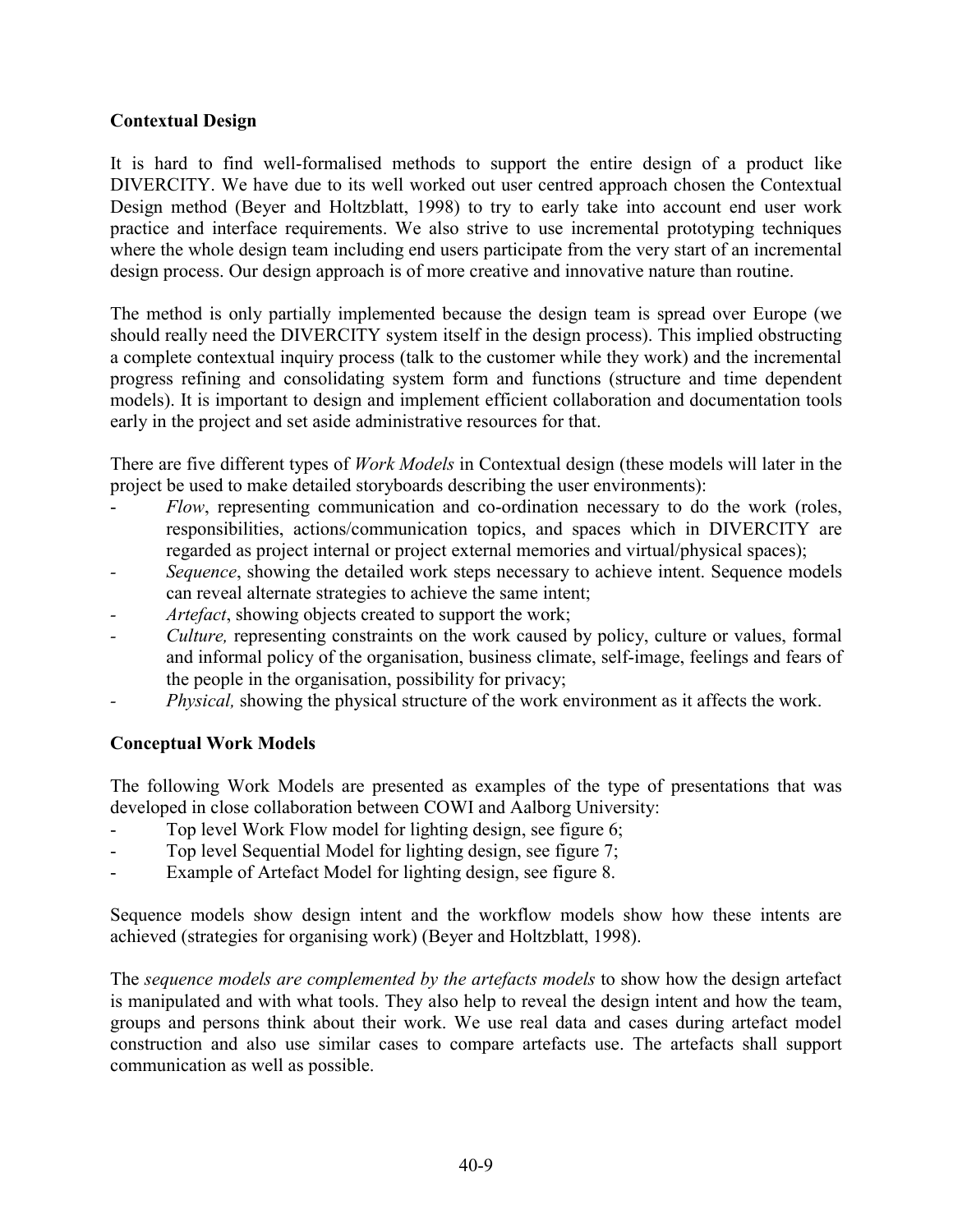This paper does not go into detail on artefact models. It should though be mentioned that artefacts are grouped and described according to parameters such as:

- Artefact *group* in relation to *intended* and/or real use (supplier information, requirements from authorities, other public information, communication tools, firewalls, analysis and simulation programs, product and process models, process manager);
- Artefacts *properties* and *characteristics* (personal/shared, DIVERCITY-specific/general, synchronous/asynchronous usage, access rights, access levels, artefact memory, alternative artefacts for the same activity, alternative VW activities with use of same artefact, identification icon and name).



*Figure 6 Part of Top level work flow lighting model from many simultaneous individual perspectives. (From the DIVERCITY project).*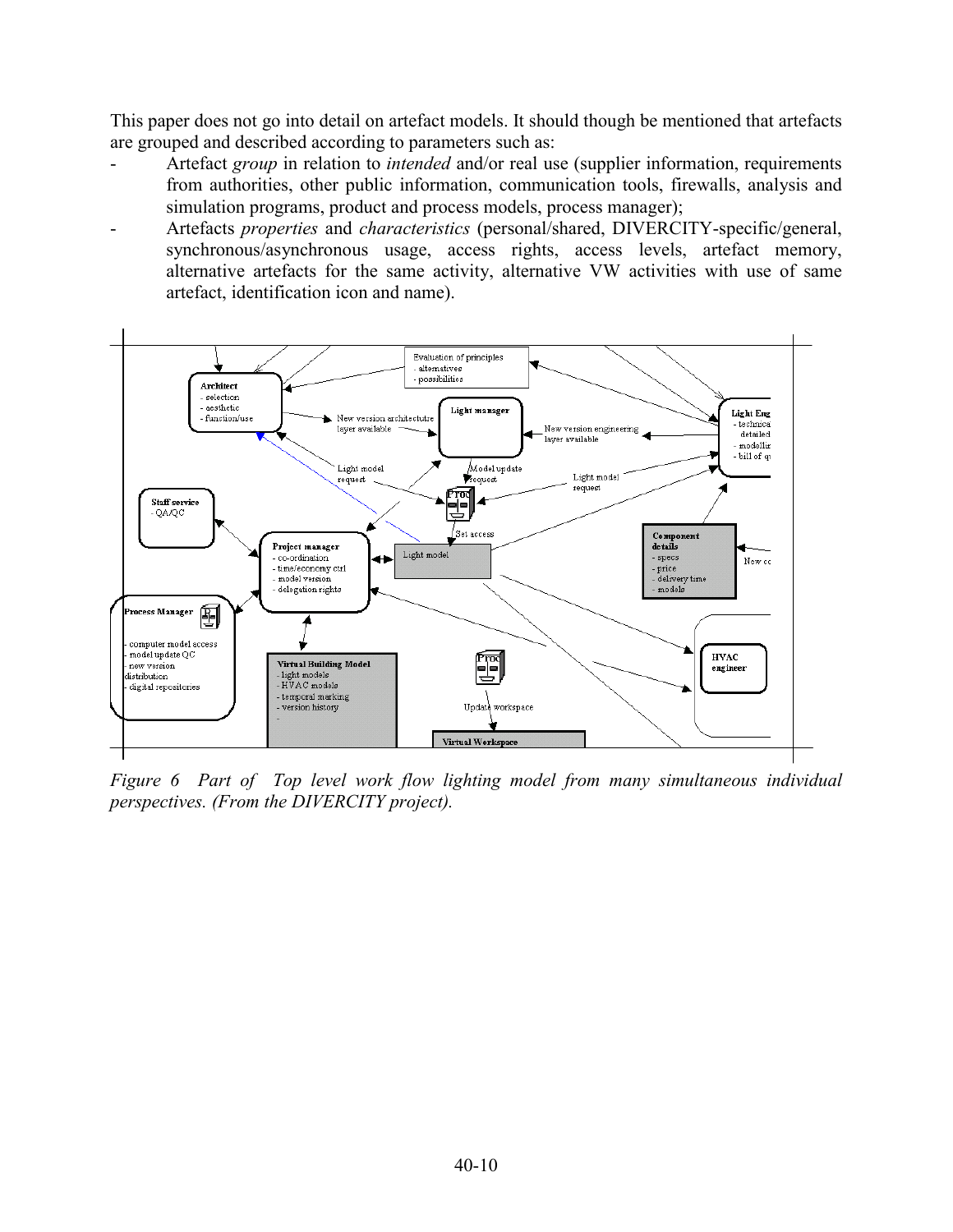

*Figure 7 Detailed light design sequence model. (From the DIVERCITY project).* 

| <b>Action</b>                     | <b>Artefacts (today)</b>                                |
|-----------------------------------|---------------------------------------------------------|
| Access permission/demand          | Contract/agreement                                      |
| Get geometry details              | Drawings (electronic, hardcopy)                         |
| - Room type/Class                 | Text documents (electronic, hardcopy)                   |
| - Surfaces                        | Telephone, email-program                                |
| Idea generation                   | Best practice, previous experience (intranet DB,        |
|                                   | hardcopy), supplier information, new developments       |
| Define light principles           | Best practice, previous experience (intranet DB,        |
|                                   | hardcopy), supplier information (catalogues, telephone, |
|                                   | email, internet)                                        |
| Set up requirements from external | Health regulatives/standards                            |
| constraints                       |                                                         |
| Light geometry                    | Standards/Codes (electronic, hardcopy)                  |
| - Maintenance factor              | or built-in third party tools as e.g. FABA-light        |
| - Working level                   | Drawings/docs from architect (electronic, hardcopy)     |
| - Mounting height                 | Telephone, email-program                                |
|                                   |                                                         |

*Figure 8 Extract from artefacts descriptions for detailed light design. Action taken and corresponding artefacts used today. (From the DIVERCITY project).*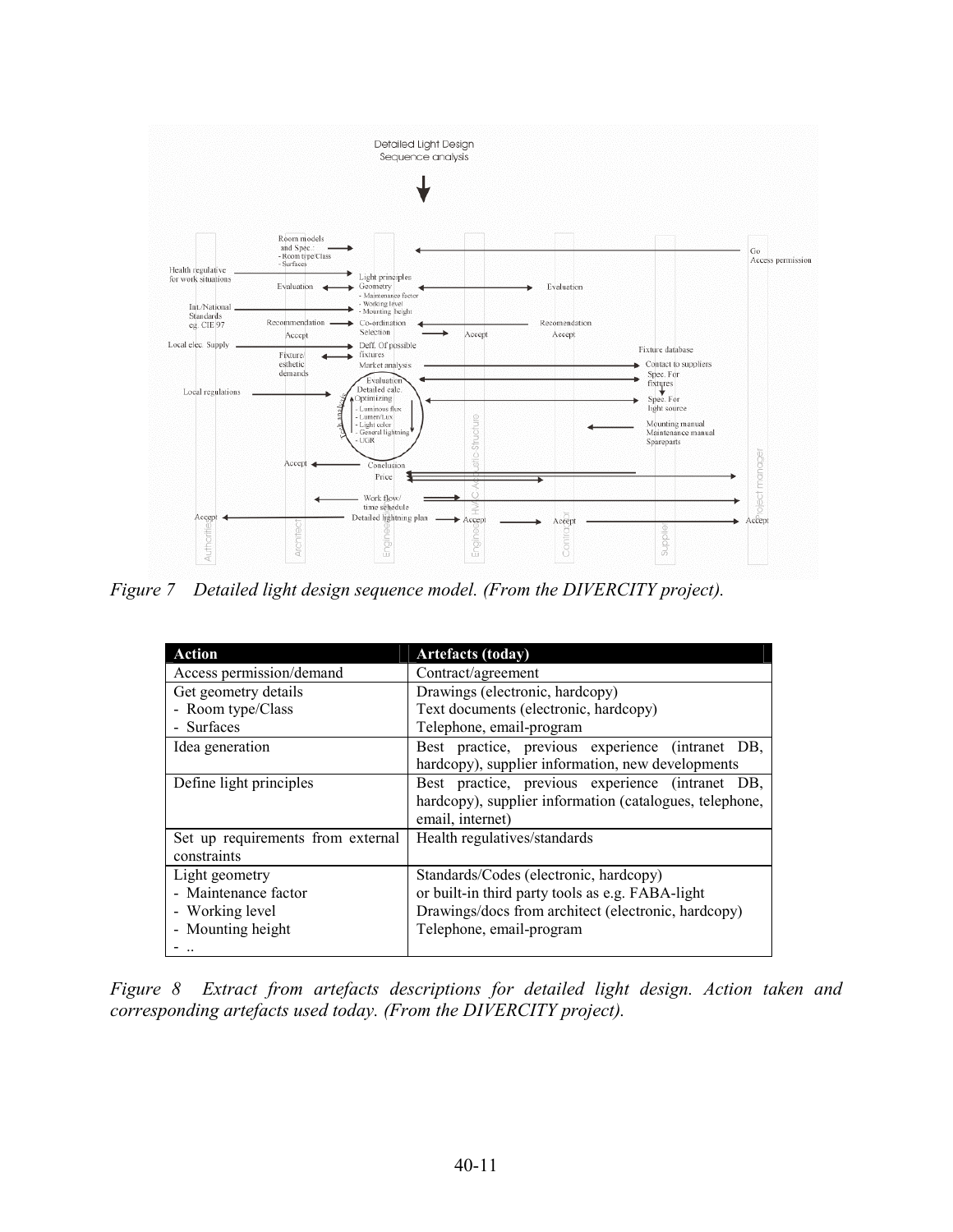### **THE VIRTUAL WORKPLACE**

The Virtual Workspace, VW, will house a number of *actors* and *artefacts* such as, design team members, guests (e.g. suppliers), the process manager artefact (PMA), communication artefacts, container artefacts, design artefact (the virtual building), and sub-spaces. See also figure 9. The subspaces that will be used in different building process contexts may be:

- *Negotiation* spaces;
- Collaboration spaces;
- *Co-ordination* spaces (to allocate resources such as external applications, sharing information, project constraints, collaboration rules, design goals, defined and active spaces and sub-spaces). The PMA will typically be supportive in this space;
- *External access* spaces (window to market, vendors, other project webs).

The main navigation dimensions in the VW are:

- VW space/subspaces geometrical co-ordinates including locations;
- Real time in VW space and subspaces (also providing for delayed synchronous collaboration);
- Virtual building process time;
- Virtual building geometrical coordinates;
- Virtual building economy;
- Level of details in VW space and subspaces.

The Process Manager Artefact (PMA), see also figure 6, will support in co-ordination activities:

- *Resource* management (links to and description of applications for modelling, analyses, and simulation, documentation tools, data warehouses, etc.);
- *Communication* management (access and viewing right to models and documentation in the Virtual Workspace, time browsing support, information ownership administration);
- *Process and project descriptions*/documentation (meta description of processes, contract/agreements, pre-studies, meta data repository, thesaurus, dictionaries).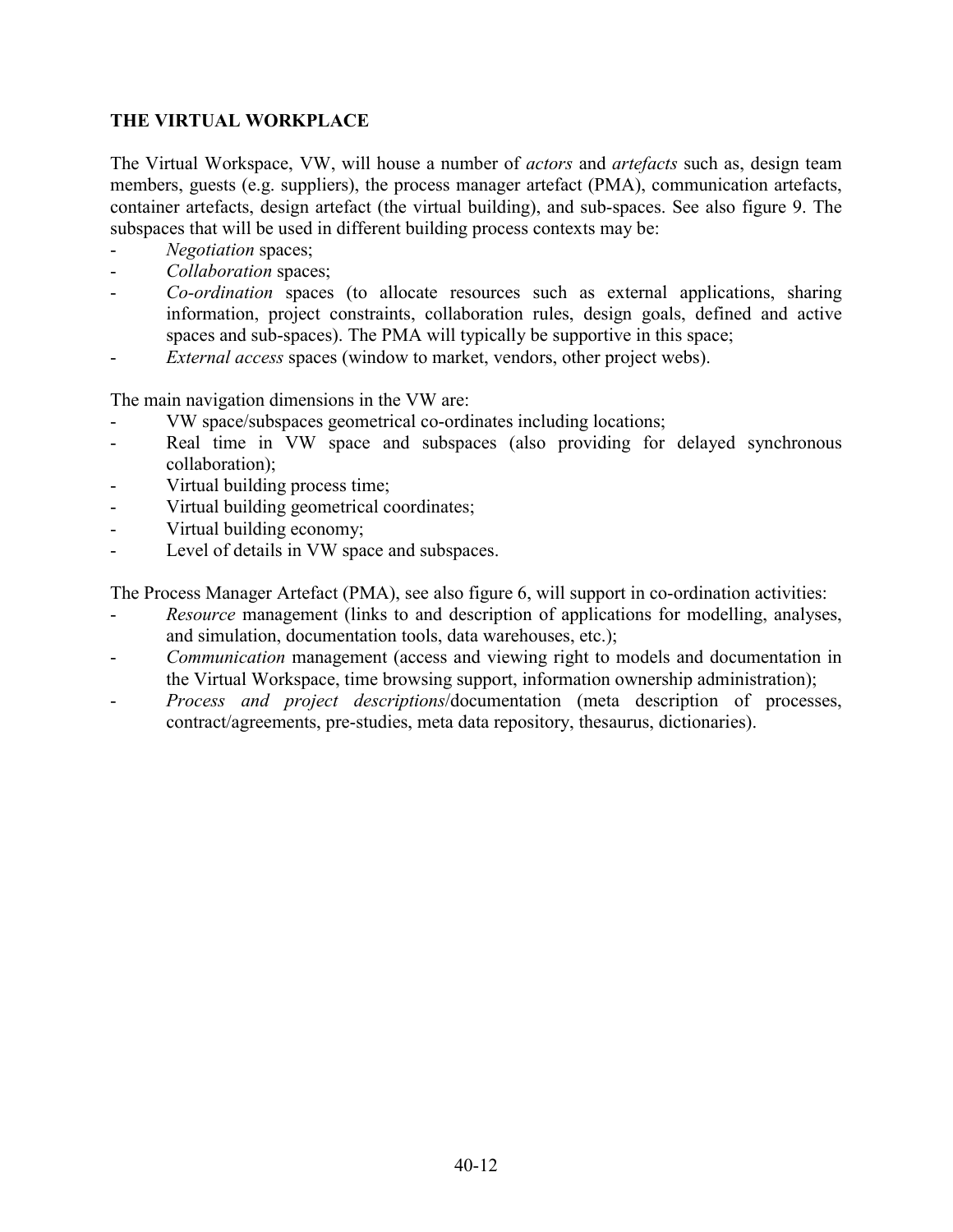

@Per Christiansson 12.3.2001

*Figure 9 Principal VW layout with space 'dimensions' and application 'artefacts'. (From the DIVERCITY project)* 

# **CONCLUSIONS**

Positive experiences are reported from using the Contextual Design method in connection with design of a system that is intended to support collaborative design in virtual environments. The R&D team in the EU DIVERCITY project (IST project No: IST-1999-13365, http://www.edivercity.com/) is composed of building industry representatives from Denmark (COWI), Finland (Equator), and France (SPIE), system developers from England (University of Salford), Italy (CRS4), Finland (VTT), and France (CSTB, CS SI), and researchers from Denmark (Aalborg University), England (University of Salford), Finland (VTT), and France (CSTB, CS SI, CRS4). Valuable experiences are used from earlier research in the field, student collaboration in distributed learning environments as well as practical engineering and architectural experiences.

The collaboration between industry participants and researchers has proven to be very valuable and necessary to form a creative design and development environment where new ICT tools are introduced, tools that will have an immense influence on future work procedures, knowledge transfer, and building process organisation. The proposed DIVERCITY system should indeed have been of great help in the distributed collaborative design work itself.